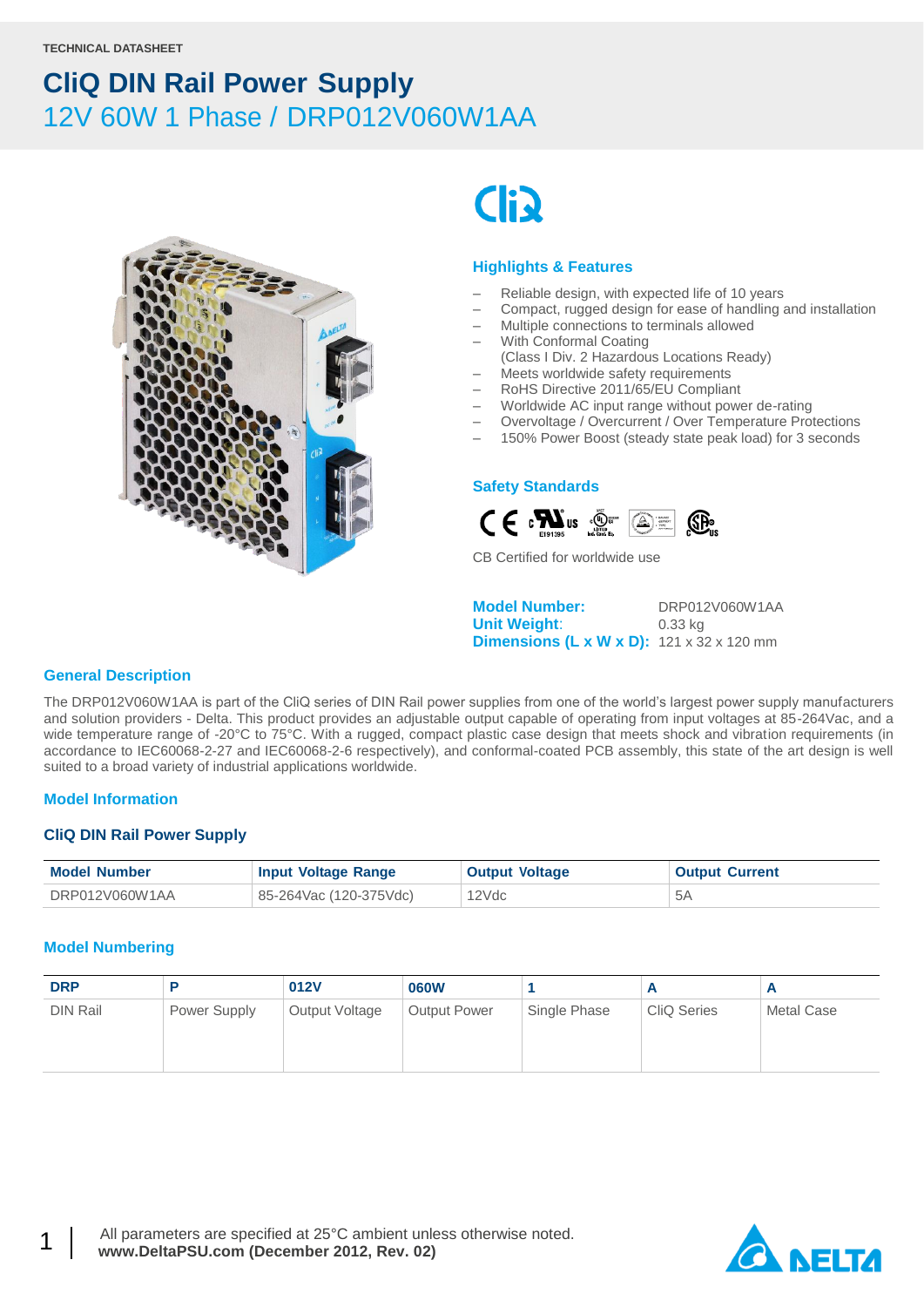### **Specifications**

### **Input Ratings / Characteristics**

| Nominal Input Voltage    | 100-240Vac                             |
|--------------------------|----------------------------------------|
| Input Voltage Range      | 85-264Vac                              |
| Nominal Input Frequency  | 50-60Hz                                |
| Input Frequency Range    | $47 - 63$ Hz                           |
| Nominal DC Input Voltage | 125-250Vdc                             |
| DC Input Voltage Range   | 120-375Vdc                             |
| Input Current            | $<$ 1.35A @ 115Vac, $<$ 0.80A @ 230Vac |
| Efficiency               | > 86.0% @ 115Vac & 230Vac              |
| Max Inrush Current       | $<$ 50A @ 115Vac, $<$ 100A @ 230Vac    |
| Power Factor             | Conform to EN61000-3-2                 |
| Leakage Current          | $<$ 1mA @ 240Vac                       |
|                          |                                        |

### **Output Ratings / Characteristics**

| Nominal Output Voltage                                | 12Vdc                                                                              |
|-------------------------------------------------------|------------------------------------------------------------------------------------|
| Output Voltage Tolerance                              | $\pm$ 2% (initial set point tolerance)                                             |
| Output Voltage Adjustment Range                       | $11-14$ $\sqrt{dc}$                                                                |
| Output Current                                        | 5A                                                                                 |
| Output Power                                          | 60W                                                                                |
| Line Regulation                                       | $0.5\%$ typ. (@ 85-264Vac input, 100% input)                                       |
| Load Regulation                                       | $<$ 1% typ. (@ 85-264Vac input, 0-100% input)                                      |
| Residual Ripple / PARD (20MHz)                        | $<$ 100mVpp @ 25 $\degree$ C                                                       |
| Rise Time                                             | $\leq$ 20ms @ nominal input (100% load, 25 $\degree$ C)                            |
| Start-up Time                                         | $\alpha$ 2500ms $\textcircled{a}$ nominal input (100% load, 25 $\textcircled{c}$ ) |
| Hold-up Time                                          | $>$ 22ms $@$ 115Vac.<br>> 110ms @ 230Vac (100% load, 25°C)                         |
| Dynamic Response (Overshoot & Undershoot O/P Voltage) | $\pm$ 5% @ 10-100% load                                                            |
| Start-up with Capacitive Loads                        | 8,000µF Max                                                                        |
|                                                       |                                                                                    |

### **Mechanical**

| Case Cover             | Aluminium                                         |
|------------------------|---------------------------------------------------|
| Dimensions (L x W x D) | 121 x 32 x 120 mm                                 |
| Unit Weight            | $0.33$ kg                                         |
| Indicator              | Green LED (DC OK)                                 |
| Cooling System         | Convection                                        |
| Terminal<br>Input      | M4 x 3 Pins (Rated 300V/20A)                      |
| Output                 | M4 x 2 Pins (Rated 300V/20A)                      |
| Wire<br>Input          | AWG 22-14                                         |
| Output                 | AWG 22-14                                         |
| <b>Mounting Rail</b>   | Standard TS35 DIN Rail in accordance with EN60715 |



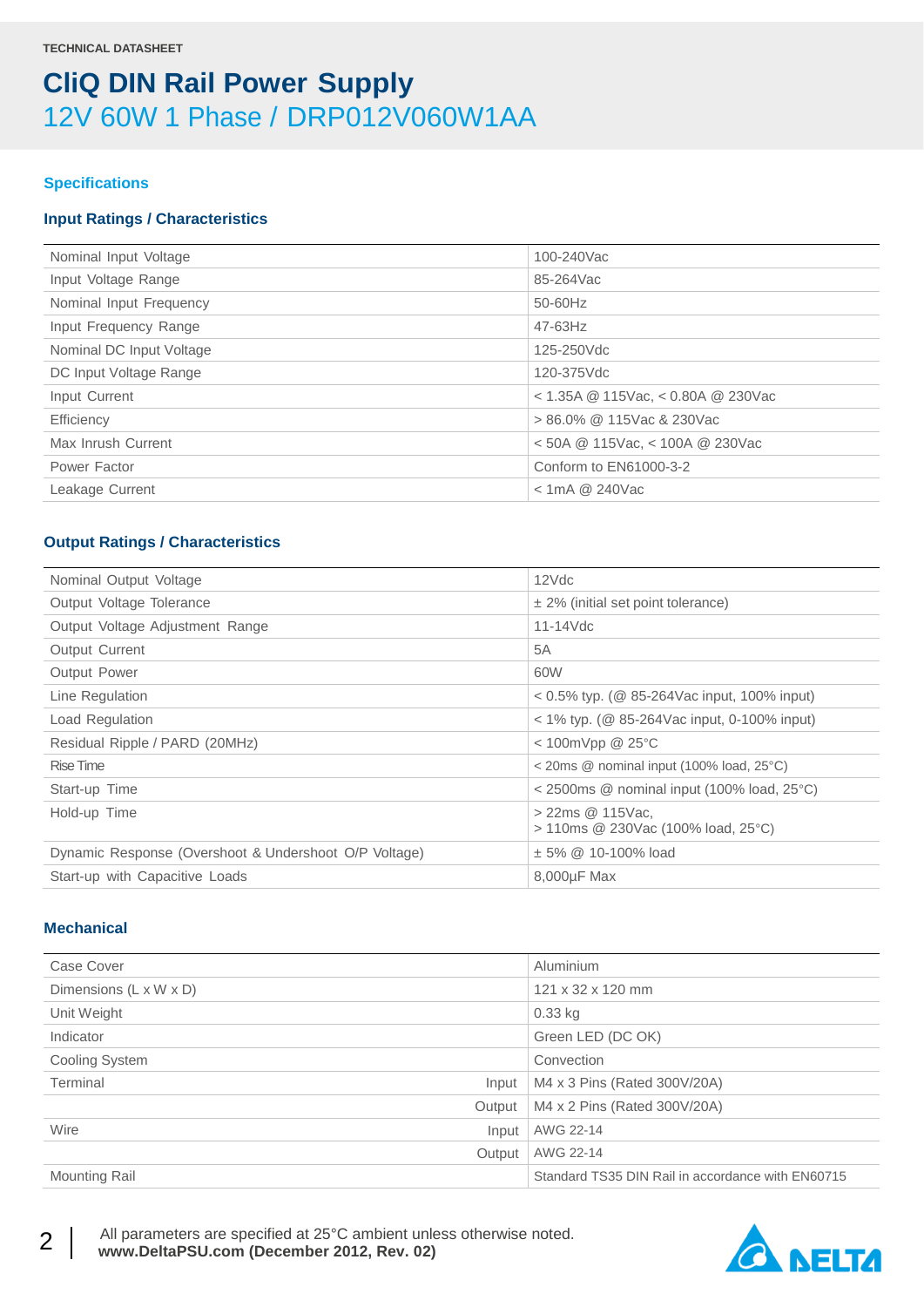### **Environment**

| $-20^{\circ}$ C to $+75^{\circ}$ C<br>Surrounding Air Temperature<br>Operating<br>$-25^{\circ}$ C to $+85^{\circ}$ C<br>Storage<br>$> 50^{\circ}$ C de-rate power by 2.5% / $^{\circ}$ C<br>Power De-rating<br>> 70°C de-rate power by 4% / °C<br>< 95% RH (Non-Condensing)<br><b>Operating Humidity</b><br><b>Operating Altitude</b><br>3,000 Meters<br>Shock Test (Non-Operating)<br>IEC60068-2-27, 30G (300m/S <sup>2</sup> ) for a duration of 18ms<br>IEC60068-2-6, 10Hz to 150Hz @ 50m/S <sup>2</sup> (5G peak);<br>Vibration (Non-Operating)<br>90 min per axis for all X, Y, Z direction<br>IEC60068-2-29; 11ms / 10gn<br><b>Bump</b><br>2<br><b>Pollution Degree</b> |  |  |
|-------------------------------------------------------------------------------------------------------------------------------------------------------------------------------------------------------------------------------------------------------------------------------------------------------------------------------------------------------------------------------------------------------------------------------------------------------------------------------------------------------------------------------------------------------------------------------------------------------------------------------------------------------------------------------|--|--|
|                                                                                                                                                                                                                                                                                                                                                                                                                                                                                                                                                                                                                                                                               |  |  |
|                                                                                                                                                                                                                                                                                                                                                                                                                                                                                                                                                                                                                                                                               |  |  |
|                                                                                                                                                                                                                                                                                                                                                                                                                                                                                                                                                                                                                                                                               |  |  |
|                                                                                                                                                                                                                                                                                                                                                                                                                                                                                                                                                                                                                                                                               |  |  |
|                                                                                                                                                                                                                                                                                                                                                                                                                                                                                                                                                                                                                                                                               |  |  |
|                                                                                                                                                                                                                                                                                                                                                                                                                                                                                                                                                                                                                                                                               |  |  |
|                                                                                                                                                                                                                                                                                                                                                                                                                                                                                                                                                                                                                                                                               |  |  |
|                                                                                                                                                                                                                                                                                                                                                                                                                                                                                                                                                                                                                                                                               |  |  |
|                                                                                                                                                                                                                                                                                                                                                                                                                                                                                                                                                                                                                                                                               |  |  |
|                                                                                                                                                                                                                                                                                                                                                                                                                                                                                                                                                                                                                                                                               |  |  |

#### **Protections**

| Overvoltage                     | 16V +10% / -5%, SELV Output, Hicc-up Mode,<br>Non-Latching (Auto-Recovery)      |
|---------------------------------|---------------------------------------------------------------------------------|
| Overload / Overcurrent          | > 150% of rated load current, Hicc-up Mode,<br>Non-Latching (Auto-Recovery)     |
| Over Temperature                | < 80°C Surrounding Air Temperature @ 100% load,<br>Non-Latching (Auto-Recovery) |
| <b>Short Circuit</b>            | Hicc-up Mode, Non-Latching<br>(Auto-Recovery when the fault is removed)         |
| Degree of Protection            | IPX0                                                                            |
| <b>Protection Against Shock</b> | Class I without PE* connection                                                  |

\*PE: Primary Earth

### **Reliability Data**

| <b>MTBF</b>            | $\approx$ 800,000 hrs. as per Telcordia SR-332 |
|------------------------|------------------------------------------------|
| Expected Cap Life Time | 10 years (115Vac & 230Vac, 50% load $@$ 40°C)  |

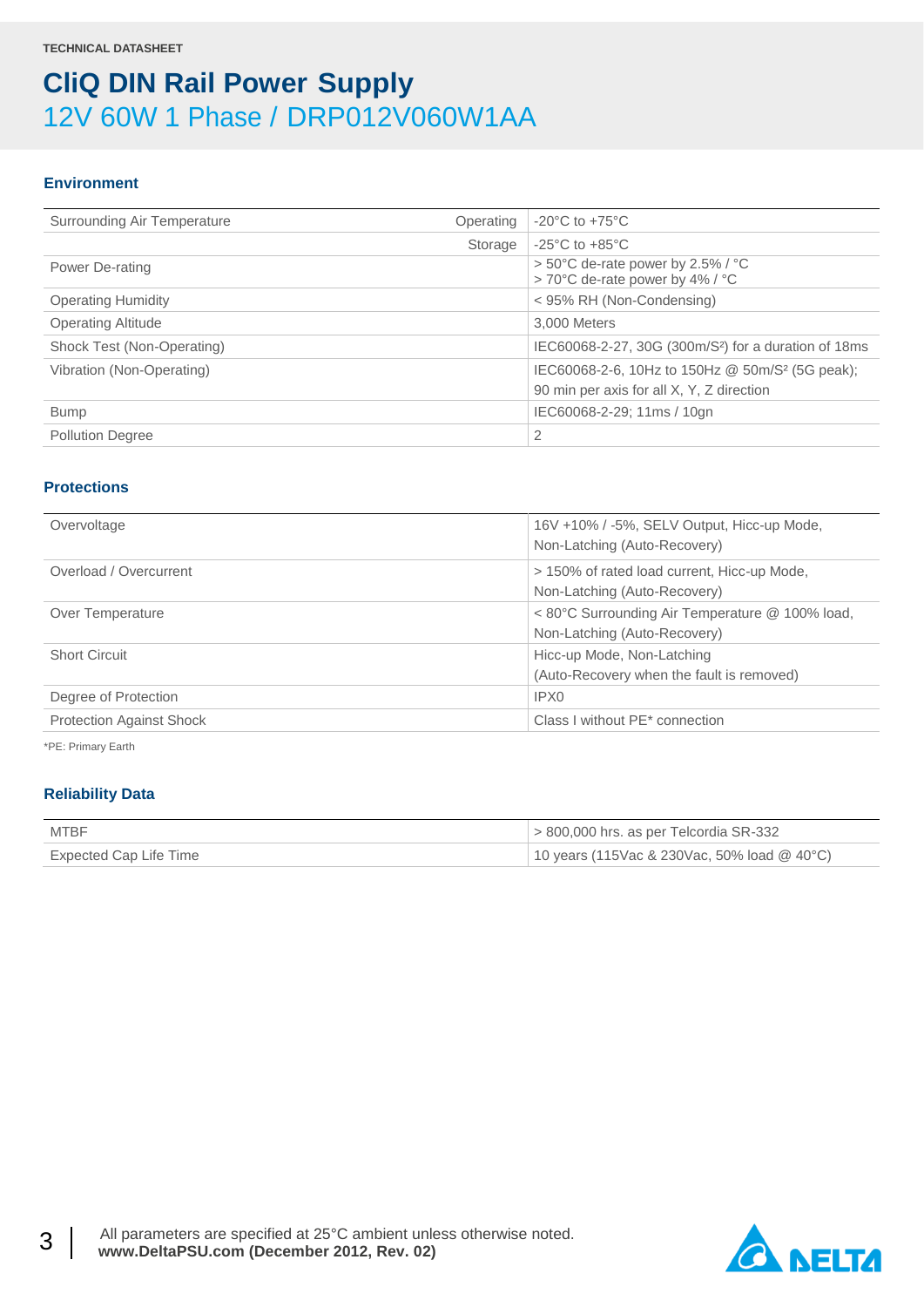## **Safety Standards / Directives**

| Electronic Equipment in Power Installations | EN50718 / IEC62103                                                                                            |
|---------------------------------------------|---------------------------------------------------------------------------------------------------------------|
| <b>Electrical Safety</b>                    | TUV Bauart to EN60950-1, UL/cUL recognized to<br>UL60950-1, CSA C22.2 No. 60950-1, CB scheme to<br>IEC60950-1 |
| Industrial Control Equipment                | UL/cUL listed to UL508 and CSA C22.2 No. 107.1-01,<br>CSA to CSA C22.2 No. 107.1-01                           |
| Hazardous Location / ATEX                   | Pending                                                                                                       |
| <b>CE</b>                                   | In conformance with EMC Directive 2004/108/EC and<br>Low Voltage Directive 2006/95/EC                         |
| <b>Material and Parts</b>                   | RoHS Directive 2011/65/EU Compliant                                                                           |
| Galvanic Isolation<br>Input to Output       | 4.0KVac                                                                                                       |
| Input to Ground                             | 1.5KVac                                                                                                       |
| Output to Ground                            | 1.5KVac                                                                                                       |

### **EMC**

| EMC / Emissions                          |               | CISPR22, EN55022, EN55011, FCC Title 47: Class B                                                   |
|------------------------------------------|---------------|----------------------------------------------------------------------------------------------------|
| Immunity to                              |               |                                                                                                    |
| Electrostatic Discharge                  | EN61000-4-2   | Level 4 Criteria $A^{1}$                                                                           |
|                                          |               | Air Discharge: 15kV                                                                                |
|                                          |               | Contact Discharge: 8kV                                                                             |
| <b>Radiated Field</b>                    | EN61000-4-3   | Level 3 Criteria $A^{1}$                                                                           |
|                                          |               | 80MHz-1GHz, 10V/M with 1kHz tone / 80% modulation                                                  |
| <b>Electrical Fast Transient / Burst</b> | EN61000-4-4   | Level 3 Criteria $A^{1}$<br>2kV                                                                    |
| Surge                                    | IEC6100-4-5   | Level 3 Criteria $A^{1}$<br>Common Mode <sup>2</sup> : 2kV<br>Differential Mode <sup>3</sup> : 1kV |
| Conducted                                | EN61000-4-6   | Level 3 Criteria $A^{1}$<br>150kHz-80MHz, 10Vrms                                                   |
| Power Frequency Magnetic Fields          | EN61000-4-8   | Level 3 Criteria $A^{1}$<br>10A/Meter                                                              |
| <b>Voltage Dips</b>                      | EN61000-4-11  | Level 3 Criteria $A^{1}$<br>100% dip; 1 cycle (20ms); Self Recoverable                             |
| Low Energy Pulse Test (Ring Wave)        | IEC61000-4-12 | Level 3 Criteria $A^{1}$<br>Common Mode <sup>2</sup> : 2kV<br>Differential Mode <sup>3</sup> : 1kV |

1) Criteria A: Normal performance within the specification limits

2) Asymmetrical: Common mode (Line to earth)

3) Symmetrical: Differential mode (Line to line)

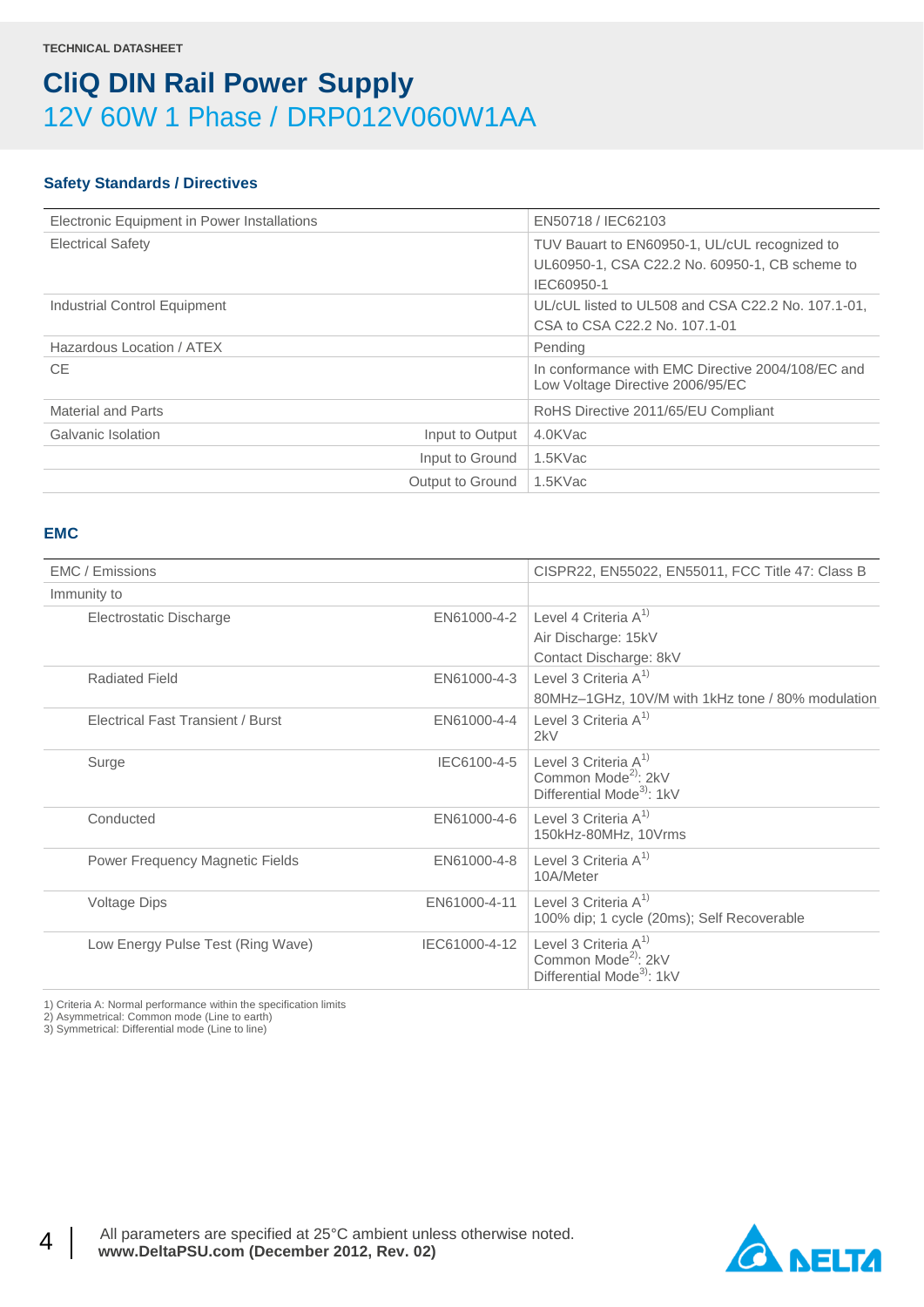### **Block Diagram**



**Device Description**



- 1) Input terminal block connector
- 2) Output terminal block connector
- 3) DC voltage adjustment potentiometer
- 4) DC OK control LED (Green)
- 5) Universal mounting rail system

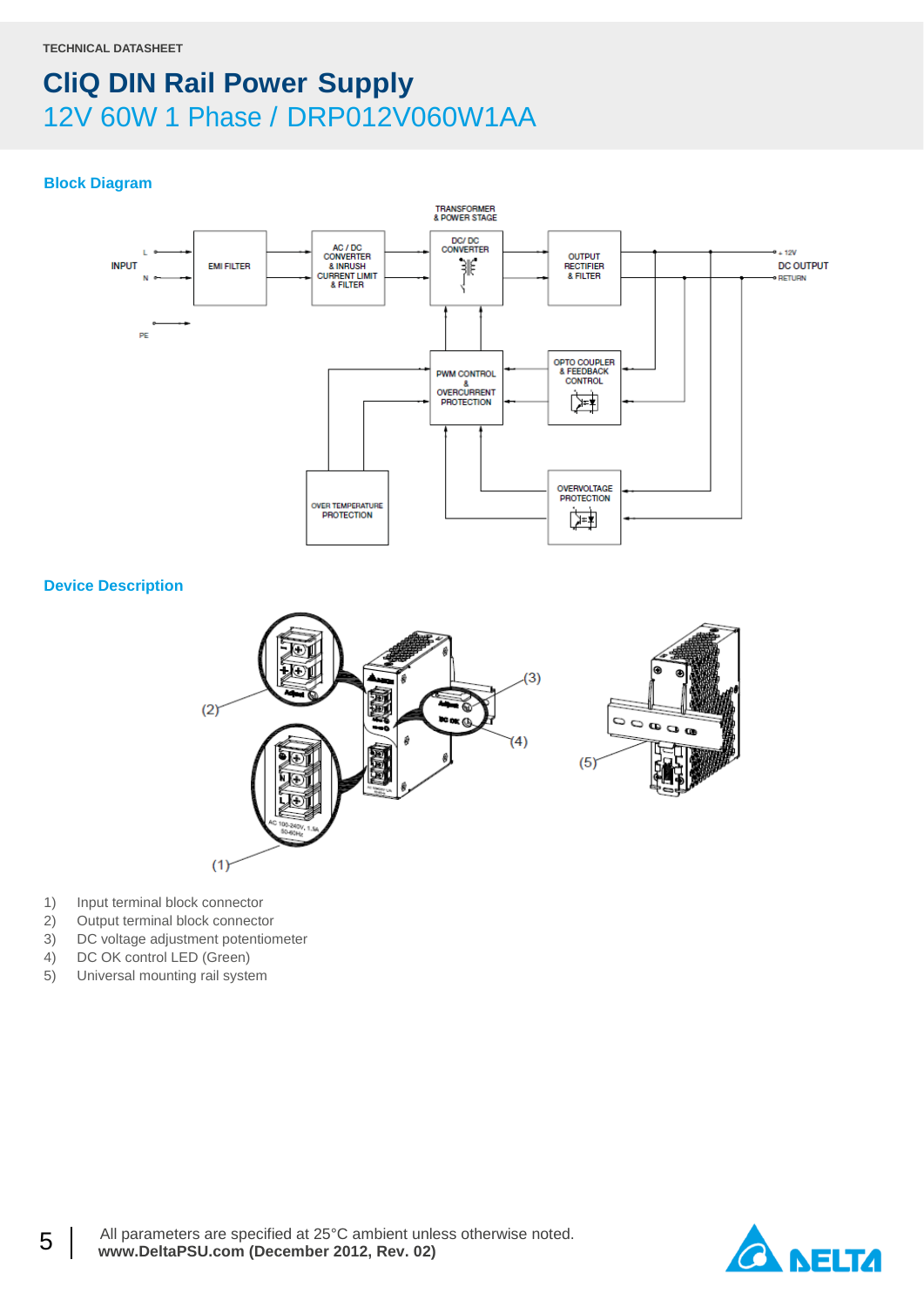#### **Dimensions**

**L x W x D:** 121 x 32 x 120 mm



#### **Engineering Data**

# **De-rating Note**





- 1. Power supply components may degrade, or be damaged, when the power supply is continuously used outside the shaded region, refer to the graph shown in Fig. 1.1.
- 2. If the output capacity is not reduced when the surrounding air temperature >50°C, the device will run into Over Temperature Protection. When activated, the output voltage will go into bouncing mode and will recover when the surrounding air temperature is lowered or the load is reduced as far as necessary to keep the device in working condition.
- 3. If the device has to be mounted in any other orientation, please do not hesitate to contact **info@deltapsu.com** for more details.
- 4. In order for the device to function in the manner intended, it is also necessary to keep a safety distance of 20mm with adjacent units while the device is in operation.
- 5. Depending on the surrounding air temperature and output load delivered by the power supply, the device housing can be very hot!

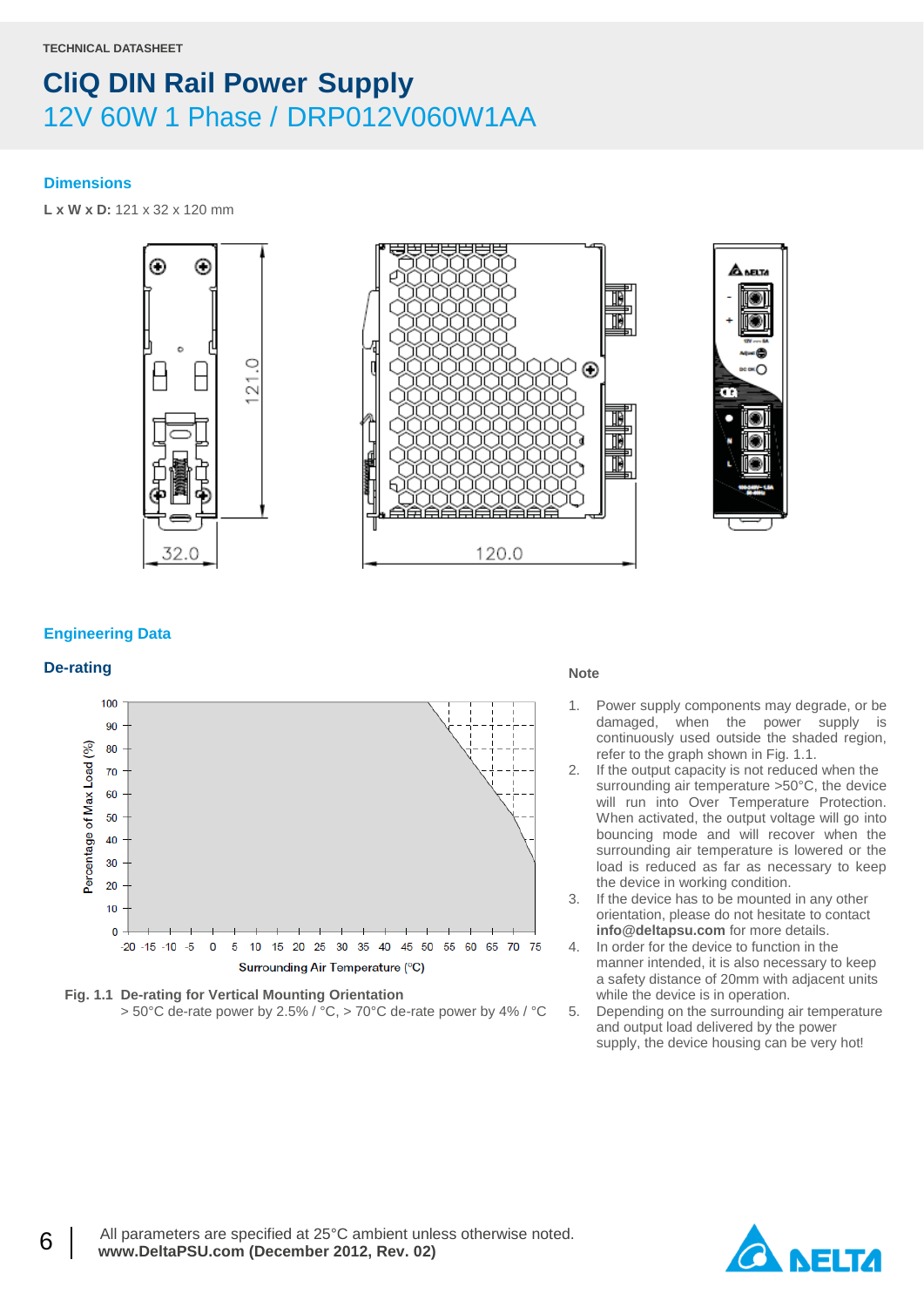#### **Output De-rating VS. Input Voltage**



■No output power de-rating across the entire input voltage range

### **Assembly & Installation**

The power supply unit (PSU) can be mounted on 35mm DIN rails in accordance with EN60715. The device should be installed with input terminal blocks at the bottom.

Each device is delivered ready to install.

#### **Mounting**





Snap on the DIN rail as shown in Fig. 2.1:

- 1. Tilt the unit upwards and insert it onto the DIN rail.
- 2. Push downwards until stopped.
- 3. Press against the bottom front side for locking.
- 4. Shake the unit slightly to ensure that it is secured.

### **Dismounting**





**Fig. 2.1 Mounting Fig. 2.2 Dismounting**

To uninstall, pull or slide down the latch with screw driver as shown in Fig 2.2. Then slide the power supply unit (PSU) in the opposite direction, release the latch and pull out the power supply unit (PSU) from the rail.

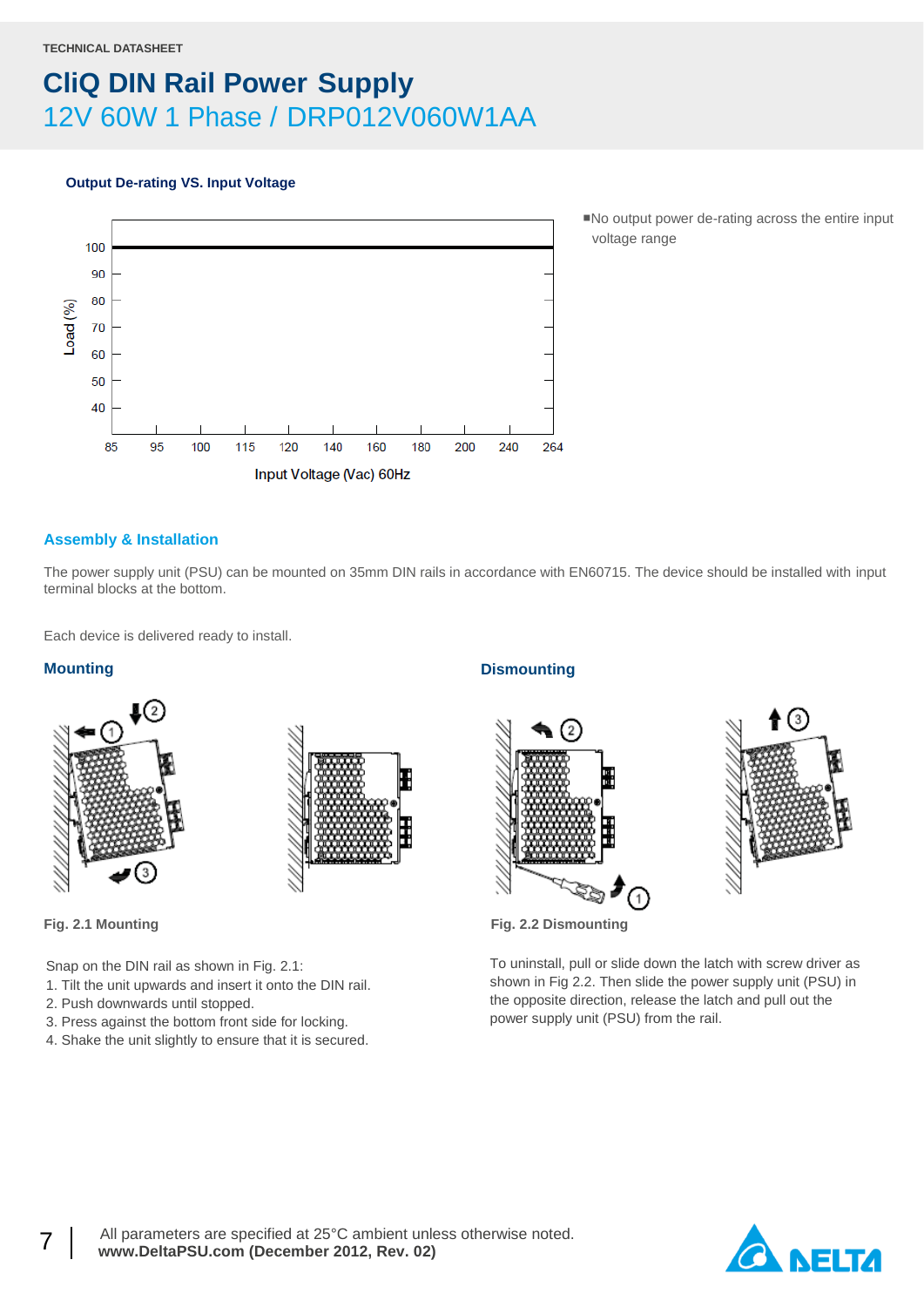### **Safety Instructions**



- ALWAYS switch mains of input power OFF before connecting and disconnecting the input voltage to the unit. If mains are not turned OFF, there is risk of explosion / severe damage.
- **To guarantee sufficient convection cooling, keep a distance of 50mm above and below the device as well as a lateral distance of 20mm to other units.**
- Note that the enclosure of the device can become very hot depending on the surrounding air temperature and load of the power supply. Risk of burns!
- Only plug in and unplug connectors when power is turned off!
- DO NOT insert any objects into the unit.
- Hazardous voltages may be present for up to 5 minutes after the input mains voltage is disconnected. Do not touch the unit during this time.
- The power supplies unit should be installed in minimum IP54 rated enclosure.
- The power supplies are built in units and must be installed in a cabinet or room (condensation free environment and indoor location) that is relatively free of conductive contaminants.

### **Functions**

■ **Graph illustrating the Start-up Time, Rise Time, and Hold-up Time**



#### **Start-up Time**

The time required for the output voltage to reach 90% of its set value, after the input voltage is applied.

### **Rise Time**

The time required for the output voltage to change from 10% to 90% of its set value.

### **Hold-up Time**

8

Hold up time is the time when the AC input collapses and output voltage retains regulation for a certain period of time. The time required for the output to reach 95% of its set value, after the input voltage is removed.

 All parameters are specified at 25°C ambient unless otherwise noted.  **www.DeltaPSU.com (December 2012, Rev. 02)**

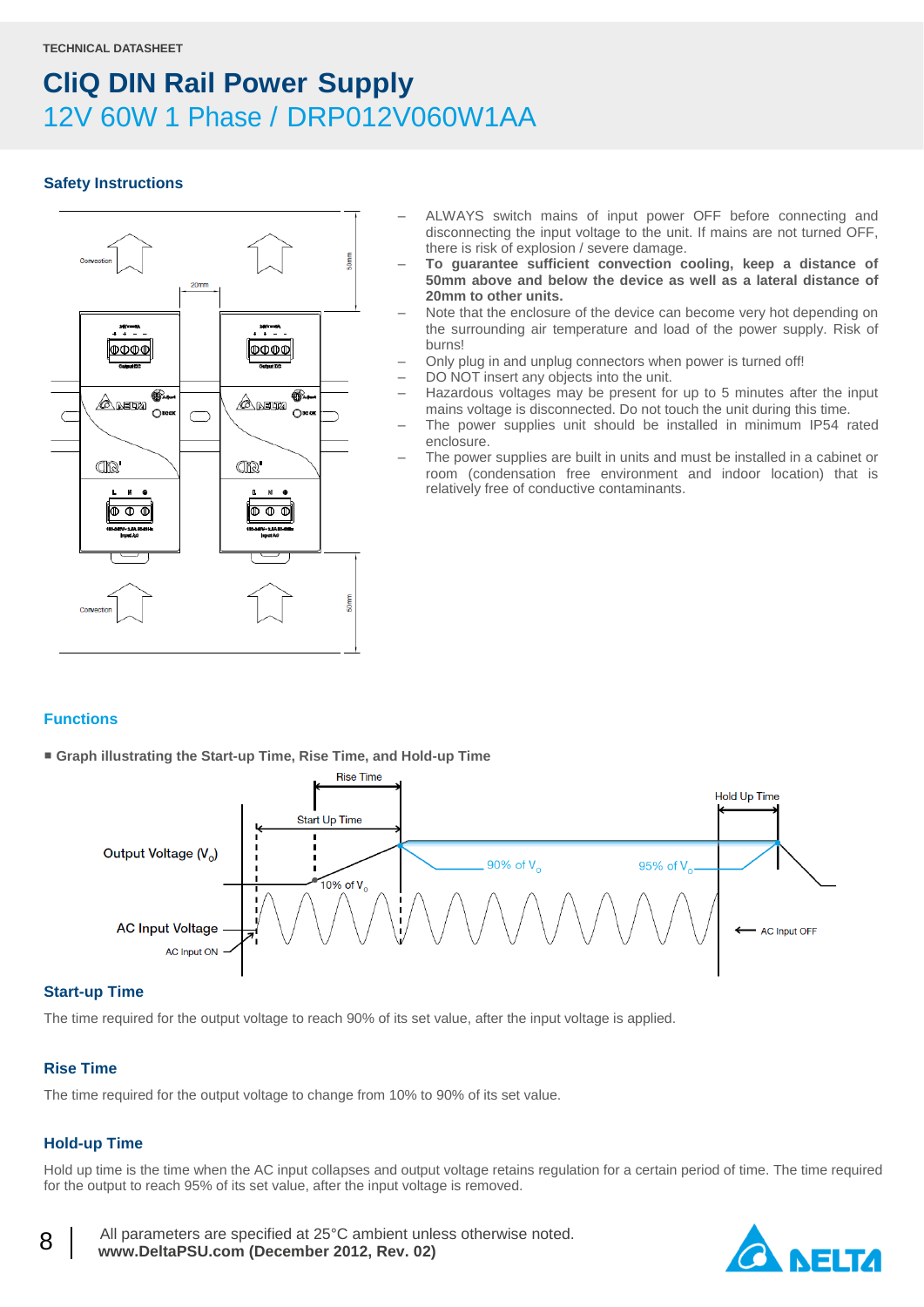#### **Inrush Current**

Inrush current is the peak, instantaneous, input current measured and, occurs when the input voltage is first applied. For AC input voltages, the maximum peak value of inrush current will occur during the first half cycle of the applied AC voltage. This peak value decreases exponentially during subsequent cycles of AC voltage.



#### **Step Load Response**

The power supply output voltage will remains within  $±5\%$  of its steady state value, when subjected to a dynamic load from 10 to 100% of its rated current.



### **Overvoltage Protection**

The power supply's overvoltage circuit will be activated when its internal feedback circuit fails. The output voltage shall not exceed its specifications defined on Page 3 under "Protections".



#### **Surge Load**

It is the reserve power available constantly that allows reliable startup of loads with high inrush current. After the output has reached its steady state set value, the power supply can support surge loads of up to 150% of maximum rated load (Io Max), for a maximum duration of 3 seconds. The maximum allowed rate of load change is 0.1amps per microseconds, and the voltage can vary ±5% from the set value during the duration of the surge load.



### **Overload & Overcurrent Protections**

The power supply's Overload (OLP) and Over current (OCP) Protections will be activated when output current exceeds 150% of  $I<sub>O</sub>$  (Max load). In such occurrence, the  $V<sub>O</sub>$  will start to droop and once the power supply has reached its maximum power limit, the protection is activated and the power supply will go into "Hiccup mode" (Auto-Recovery). The power supply will recover once the fault condition of the OLP and OCP is removed and  $I<sub>O</sub>$  is back within the specifications.



Additionally, if the IO is <150% but >100% for a prolong period of time (depending on the load), the Over Temperature Protection (OTP)will be activated due to high temperature on critical components. The power supply will then go into "Hiccup mode" until the fault is removed.

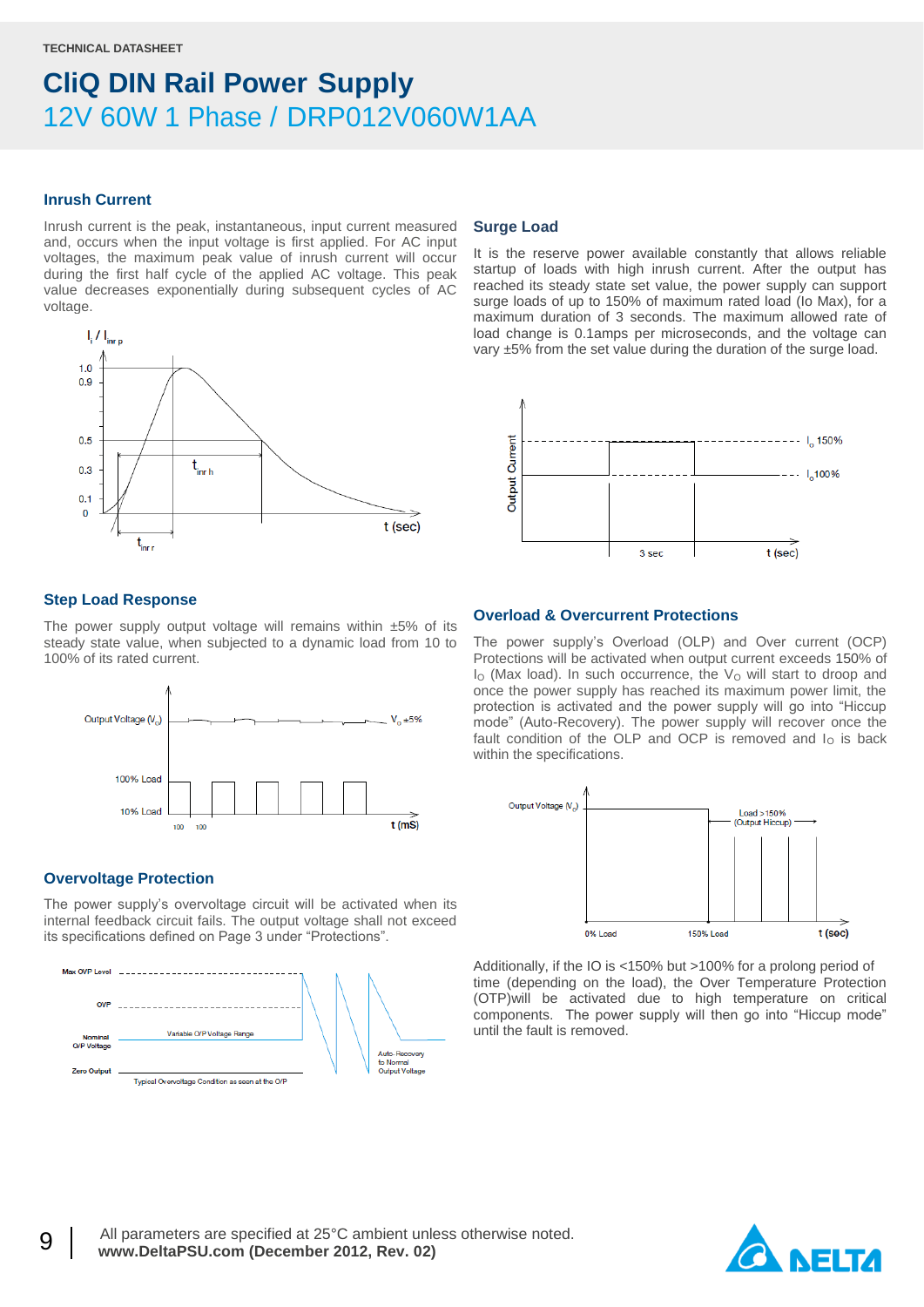#### **Over Temperature Protection**

As mentioned above, the power supply also has Over Temperature Protection (OTP). This is activated when the overload condition persists for an extended duration and the output current is below the overload trigger point but >100% load. In the event of a higher operating condition at 100% load, the power supply will run into OTP when the surrounding air temperature is >80°C. When activated, the output voltage will go into bouncing mode until the operating surrounding air temperature drops to 50°C or output capacity is reduced as recommended in the derating graph.

#### **Operating Mode**



**Fig. 3.1 Redundancy / Parallel Operation Connection Diagram**

#### **\*Vdrop will vary from 0.40V to 0.60V (Typical 0.45V) depending on the load current and surrounding air temperature.**

#### **Parallel Operation**

These DRR modules can also be used for Parallel function in order to increase the output power by N+1 (e.g.  $2.5A + 2.5A = 5A$  or  $2.5A$ + 2.5A + 2.5A = 7.5A) or current sharing, and thus increasing the power supply and system reliability. Though the DRP012V060W1AA is not designed for current sharing, a good current sharing between two power supplies can be achieved by following simple steps as below (Refer to Fig. 3.1 for the Connection Diagram).

#### **Step 1.**

Set output load condition for both supplies at 50% and measure the output voltages.

### **Step 2.**

10

Adjust output voltages to the same level or within ±25mV difference.

# **Short Circuit Protection**

The power supply's output OLP/OCP function also provides protection against short circuits. When a short circuit is applied, the output current will operate in "Hiccup mode", as shown in the illustration in the OLP/OCP section on this page. The power supply will return to normal operation after the short circuit is removed.

#### **Redundancy Operation**

In order to ensure proper redundancy operation for the power supply unit (PSU), ensure that the output voltage difference between the two units is kept at 0.20~0.25V for 12V supplies. Follow simple steps given below to verify:

#### **Step 1.**

Measure output voltage of PSU 1 and PSU 2. If PSU 1 is the master unit, then Vo of PSU 1 must be higher than PSU 2.

In order to set the output voltage, connect the power supply to 50% load and set the PSU 1 and PSU 2 output voltage.

#### **Step 2.**

Connect the right DRR module, 20A as per the system requirement to the power supply units PSU 1 and PSU 2 at  $V_{in}$  1 & V<sub>in</sub> 2 respectively.

#### **Step 3.**

Connect the system load from  $V_{\text{out}}$ . Please note that output voltage V<sub>out</sub> from DRR module will be =  $V<sub>O</sub>$  (output voltage of power supply) –  $V_{drop}^*$  (in DRR module).

#### **Step 3.**

Connect PSU 1 and PSU 2 with the DRR-20A module and measure at  $V_{in}$  1 &  $V_{in}$  2 to verify the voltage difference. Ensure the voltages are within ±25mV.

**Step 4.**

Output voltage from DRR module  $V_{\text{out}}$  will be =  $V_{\text{O}}$  (output voltage of power supply) –  $V_{drop}^*$  (in DRR module).

**\*Vdrop will vary from 0.40V to 0.60V (Typical 0.45V) depending on the load current and surrounding air temperature.**